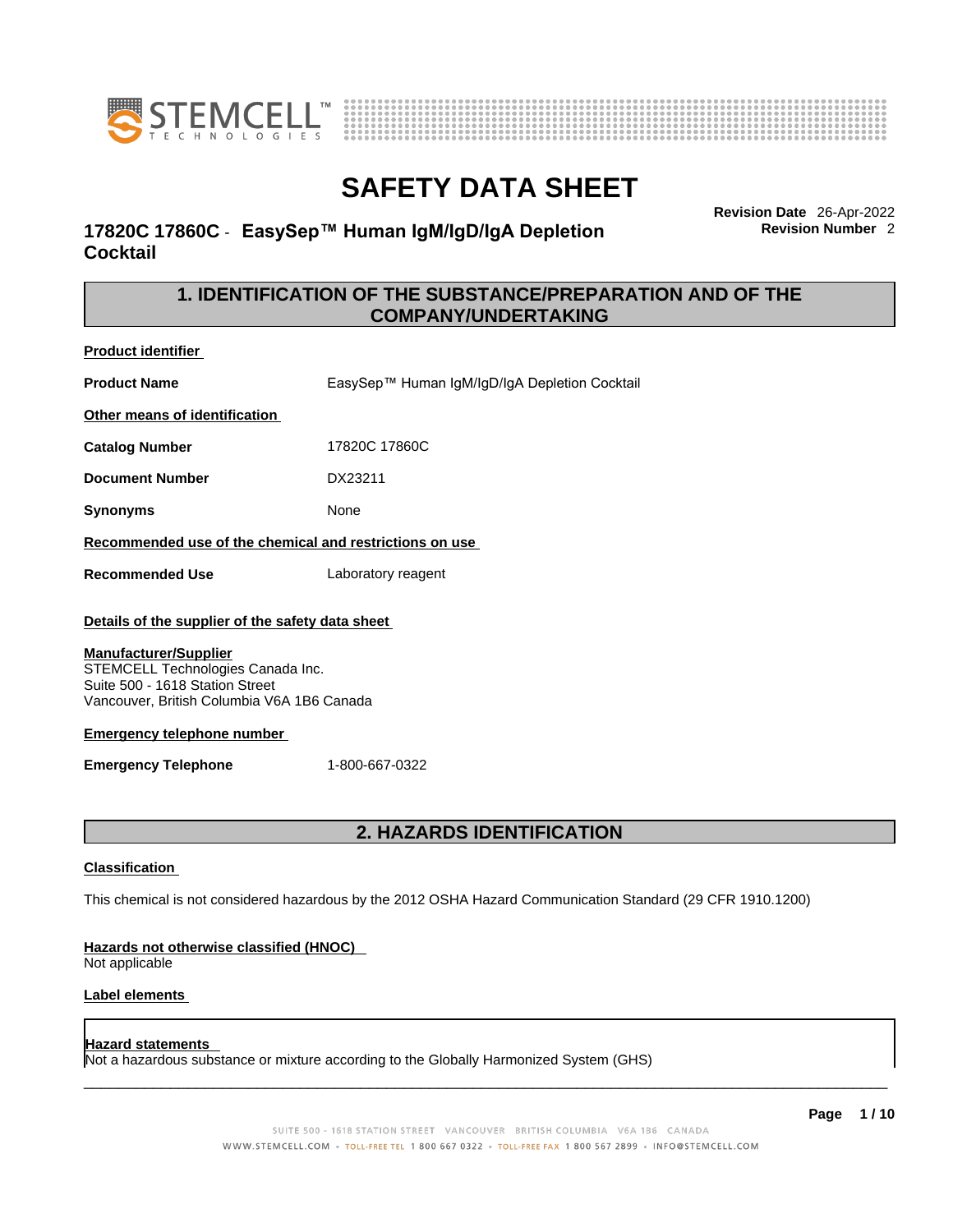



# \_\_\_\_\_\_\_\_\_\_\_\_\_\_\_\_\_\_\_\_\_\_\_\_\_\_\_\_\_\_\_\_\_\_\_\_\_\_\_\_\_\_\_\_\_\_\_\_\_\_\_\_\_\_\_\_\_\_\_\_\_\_\_\_\_\_\_\_\_\_\_\_\_\_\_\_\_\_\_\_\_\_\_\_\_\_\_\_\_\_\_\_\_ **Revision Date** 26-Apr-2022 **17820C 17860C** - **EasySep™ Human IgM/IgD/IgA Depletion Cocktail**

The product contains no substances which at their given concentration, are considered to be hazardous to health.

**Appearance** Clear **Physical state** Liquid **Odor** No data available

**Revision Number** 2

**Other Information** 

Not applicable

**Unknown acute toxicity** 0 % of the mixture consists of ingredient(s) of unknown toxicity

0 % of the mixture consists of ingredient(s) of unknown acute oral toxicity

0 % of the mixture consists of ingredient(s) of unknown acute dermal toxicity

0 % of the mixture consists of ingredient(s) of unknown acute inhalation toxicity (gas)

0 % of the mixture consists of ingredient(s) of unknown acute inhalation toxicity (vapor)

0 % of the mixture consists of ingredient(s) of unknown acute inhalation toxicity (dust/mist)

### **3. COMPOSITION/INFORMATION ON INGREDIENTS**

#### **Substance**

Not applicable.

### **Mixture**

Not a hazardous substance or mixture according to the Globally Harmonized System (GHS)

\*The exact percentage (concentration) ofcomposition has been withheld as a trade secret.

### **4. FIRST AID MEASURES**

#### **Description of first aid measures**

| <b>Inhalation</b>   | Remove to fresh air.                                                                                                    |
|---------------------|-------------------------------------------------------------------------------------------------------------------------|
| Eye contact         | Rinse thoroughly with plenty of water for at least 15 minutes, lifting lower and upper eyelids.<br>Consult a physician. |
| <b>Skin contact</b> | Wash skin with soap and water.                                                                                          |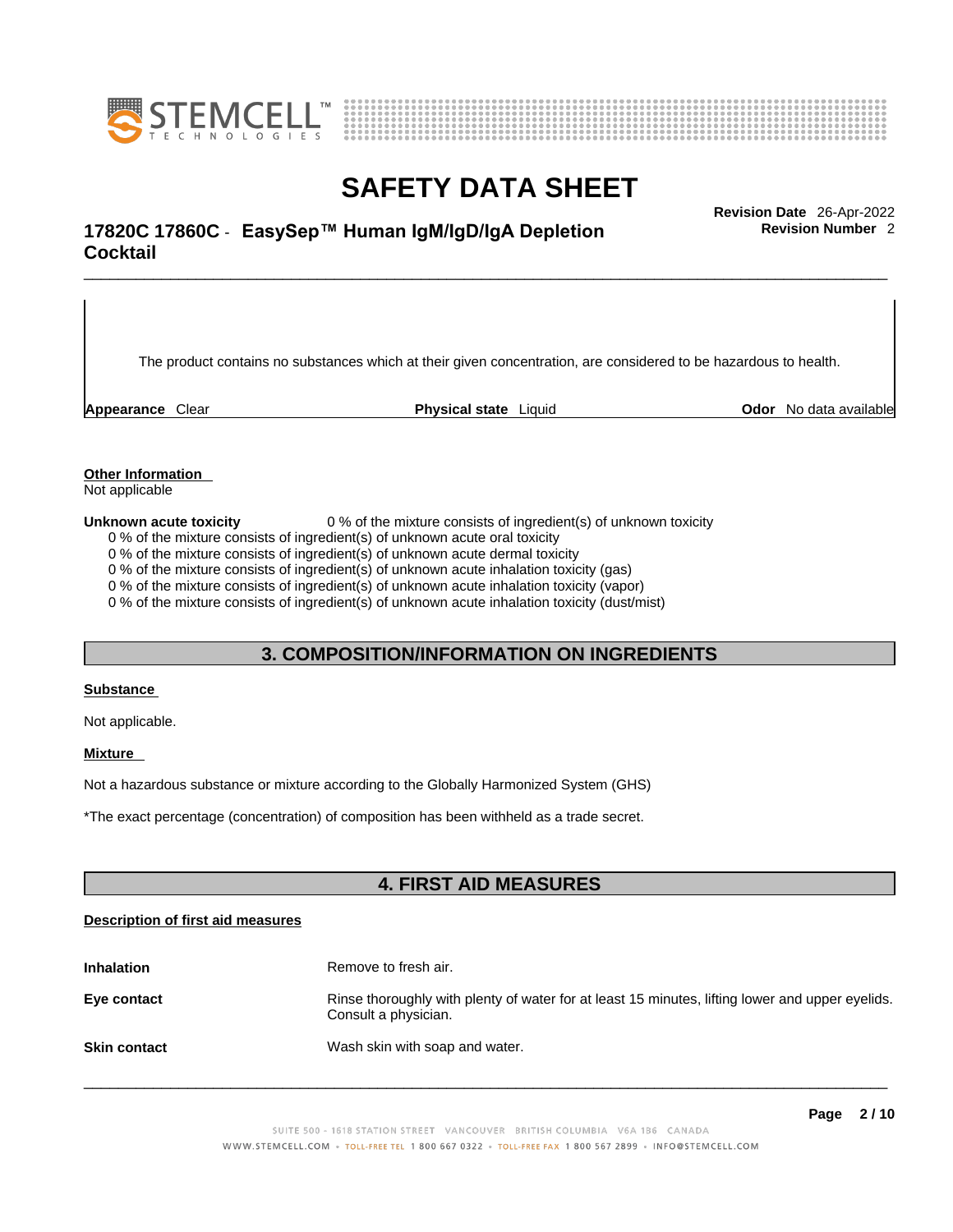



# \_\_\_\_\_\_\_\_\_\_\_\_\_\_\_\_\_\_\_\_\_\_\_\_\_\_\_\_\_\_\_\_\_\_\_\_\_\_\_\_\_\_\_\_\_\_\_\_\_\_\_\_\_\_\_\_\_\_\_\_\_\_\_\_\_\_\_\_\_\_\_\_\_\_\_\_\_\_\_\_\_\_\_\_\_\_\_\_\_\_\_\_\_ **Revision Date** 26-Apr-2022 **17820C 17860C** - **EasySep™ Human IgM/IgD/IgA Depletion Cocktail**

**Revision Number** 2

| Ingestion                                                                                                 | Clean mouth with water and drink afterwards plenty of water.                                                                          |  |
|-----------------------------------------------------------------------------------------------------------|---------------------------------------------------------------------------------------------------------------------------------------|--|
| Most important symptoms and effects, both acute and delayed                                               |                                                                                                                                       |  |
| <b>Symptoms</b>                                                                                           | No information available.                                                                                                             |  |
|                                                                                                           | Indication of any immediate medical attention and special treatment needed                                                            |  |
| Note to physicians                                                                                        | Treat symptomatically.                                                                                                                |  |
|                                                                                                           | <b>5. FIRE-FIGHTING MEASURES</b>                                                                                                      |  |
| <b>Suitable Extinguishing Media</b>                                                                       | Use extinguishing measures that are appropriate to local circumstances and the<br>surrounding environment.                            |  |
| Unsuitable extinguishing media                                                                            | CAUTION: Use of water spray when fighting fire may be inefficient.                                                                    |  |
| Specific hazards arising from the<br>chemical                                                             | No information available.                                                                                                             |  |
| <b>Explosion data</b><br>Sensitivity to Mechanical Impact None.<br><b>Sensitivity to Static Discharge</b> | None.                                                                                                                                 |  |
| Special protective equipment for<br>fire-fighters                                                         | Firefighters should wear self-contained breathing apparatus and full firefighting turnout<br>gear. Use personal protection equipment. |  |
|                                                                                                           | <b>6. ACCIDENTAL RELEASE MEASURES</b>                                                                                                 |  |
|                                                                                                           | Personal precautions, protective equipment and emergency procedures                                                                   |  |
| <b>Personal precautions</b>                                                                               | Ensure adequate ventilation.                                                                                                          |  |
| <b>Environmental precautions</b>                                                                          |                                                                                                                                       |  |
| <b>Environmental precautions</b>                                                                          | See Section 12 for additional Ecological Information.                                                                                 |  |
| Methods and material for containment and cleaning up                                                      |                                                                                                                                       |  |
| <b>Methods for containment</b>                                                                            | Prevent further leakage or spillage if safe to do so.                                                                                 |  |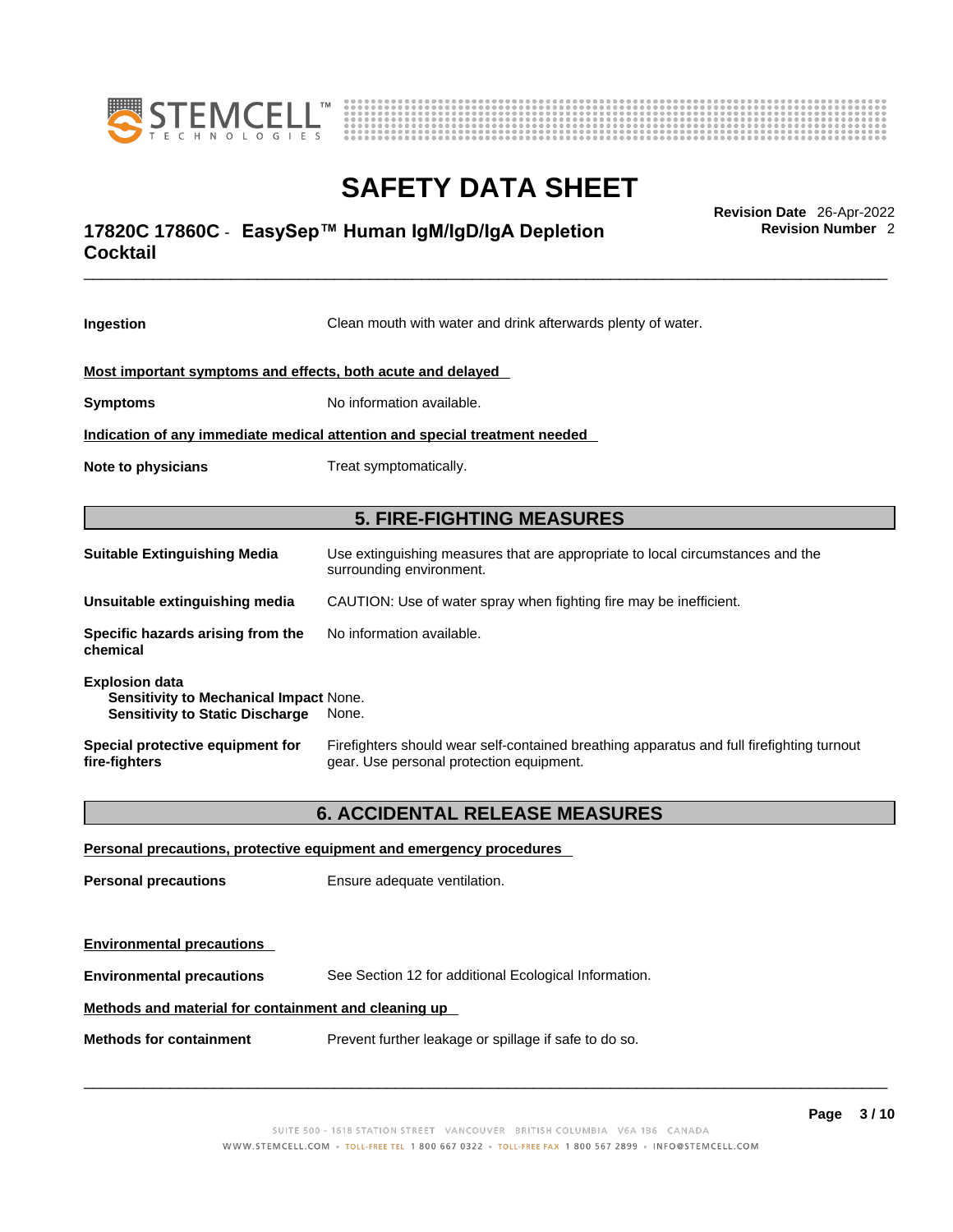



**Revision Number** 2

# \_\_\_\_\_\_\_\_\_\_\_\_\_\_\_\_\_\_\_\_\_\_\_\_\_\_\_\_\_\_\_\_\_\_\_\_\_\_\_\_\_\_\_\_\_\_\_\_\_\_\_\_\_\_\_\_\_\_\_\_\_\_\_\_\_\_\_\_\_\_\_\_\_\_\_\_\_\_\_\_\_\_\_\_\_\_\_\_\_\_\_\_\_ **Revision Date** 26-Apr-2022 **17820C 17860C** - **EasySep™ Human IgM/IgD/IgA Depletion Cocktail**

| Methods for cleaning up                | Pick up and transfer to properly labeled containers.                                 |
|----------------------------------------|--------------------------------------------------------------------------------------|
| <b>Prevention of secondary hazards</b> | Clean contaminated objects and areas thoroughly observing environmental regulations. |

### **7. HANDLING AND STORAGE**

| Advice on safe handling   | Handle in accordance with good industrial hygiene and safety practice.              |
|---------------------------|-------------------------------------------------------------------------------------|
|                           | Conditions for safe storage, including any incompatibilities                        |
| <b>Storage Conditions</b> | Store in accordance with information listed on the Product Information Sheet (PIS). |

### **8. EXPOSURE CONTROLS/PERSONAL PROTECTION**

#### **Control parameters**

**Precautions for safe handling**

**Exposure Limits** This product, as supplied, does not contain any hazardous materials with occupational exposure limits established by the region specific regulatory bodies.

#### **Appropriate engineering controls**

| <b>Engineering controls</b> | Showers              |
|-----------------------------|----------------------|
|                             | Eyewash stations     |
|                             | Ventilation systems. |

**Individual protection measures, such as personal protective equipment Eye/face protection** No special protective equipment required. **Skin and body protection** No special protective equipment required. **Respiratory protection** No protective equipment is needed under normal use conditions. If exposure limits are exceeded or irritation is experienced, ventilation and evacuation may be required. **General hygiene considerations** Handle in accordance with good industrial hygiene and safety practice.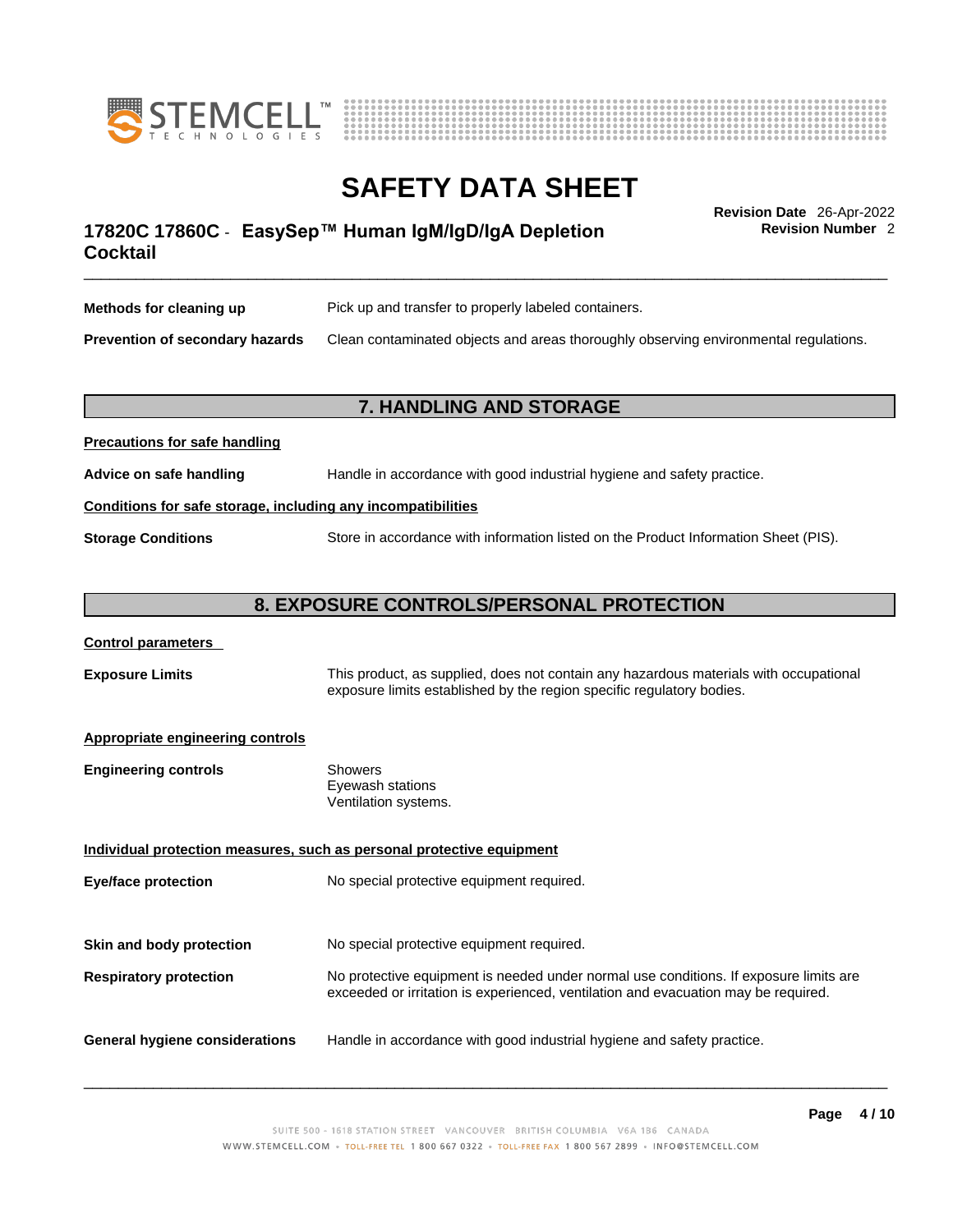



# \_\_\_\_\_\_\_\_\_\_\_\_\_\_\_\_\_\_\_\_\_\_\_\_\_\_\_\_\_\_\_\_\_\_\_\_\_\_\_\_\_\_\_\_\_\_\_\_\_\_\_\_\_\_\_\_\_\_\_\_\_\_\_\_\_\_\_\_\_\_\_\_\_\_\_\_\_\_\_\_\_\_\_\_\_\_\_\_\_\_\_\_\_ **Revision Date** 26-Apr-2022 **17820C 17860C** - **EasySep™ Human IgM/IgD/IgA Depletion Cocktail**

**9. PHYSICAL AND CHEMICAL PROPERTIES Information on basic physical and chemical properties Physical state** Liquid **Appearance** Clear<br> **Color** No int **Color Color Color Color Color Color Color No** data available **Odor Odor Constanting Codor Constanting Codor Codor Codor Codor Codor Codor Codor Codor Codor Codor Codor Codor Codor Codor Codor Codor Codor Codor Codor Codor Codor Codor Codor No data available Explosive properties** No data available **Oxidizing properties** No information available **Other Information Softening point** No information available **Molecular weight** No information available **Molecular formula** No information available<br>**VOC Content (%)** No information available **VOC Content (%) Liquid Density** No information available **Bulk density No information available 10. STABILITY AND REACTIVITY Property CONSCRUTE IN THE VALUES REMARKS • Method pH** No data available None known **Melting point / freezing point Boiling point / boiling range Modata available None known None known Flash point Communist Communist Communist Communist Communist Communist Communist Communist Communist Communist Communist Communist Communist Communist Communist Communist Communist Communist Communist Communist Communi Evaporation rate Reserve All No data available Mone known** None known **Flammability (solid, gas)** No data available None known **Flammability Limit in Air** None known **Upper flammability limit:** No data available **Lower flammability limit:** No data available **Vapor pressure No data available None known Vapor density No data available None known Relative density No data available None known** None known **Water solubility No data available** Mome known<br> **Solubility in other solvents** No data available **None known**<br>
None known **Solubility in other solvents** No data available **None known**<br> **Partition coefficient** No data available None known **Partition coefficient**<br> **Autoignition temperature**<br>
No data available **Autoignition temperature No data available None known**<br> **Decomposition temperature** No data available **None known**<br>
None known **Decomposition temperature** No data available None known<br> **Kinematic viscosity** No data available None known **Kinematic viscosity** No data available<br> **Dynamic viscosity** No data available **Dynamic viscosity** None known

**Reactivity No information available.** 

**Chemical stability** Stable under recommended transport or storage conditions.

 $\_$  ,  $\_$  ,  $\_$  ,  $\_$  ,  $\_$  ,  $\_$  ,  $\_$  ,  $\_$  ,  $\_$  ,  $\_$  ,  $\_$  ,  $\_$  ,  $\_$  ,  $\_$  ,  $\_$  ,  $\_$  ,  $\_$  ,  $\_$  ,  $\_$  ,  $\_$  ,  $\_$  ,  $\_$  ,  $\_$  ,  $\_$  ,  $\_$  ,  $\_$  ,  $\_$  ,  $\_$  ,  $\_$  ,  $\_$  ,  $\_$  ,  $\_$  ,  $\_$  ,  $\_$  ,  $\_$  ,  $\_$  ,  $\_$  ,

**Revision Number** 2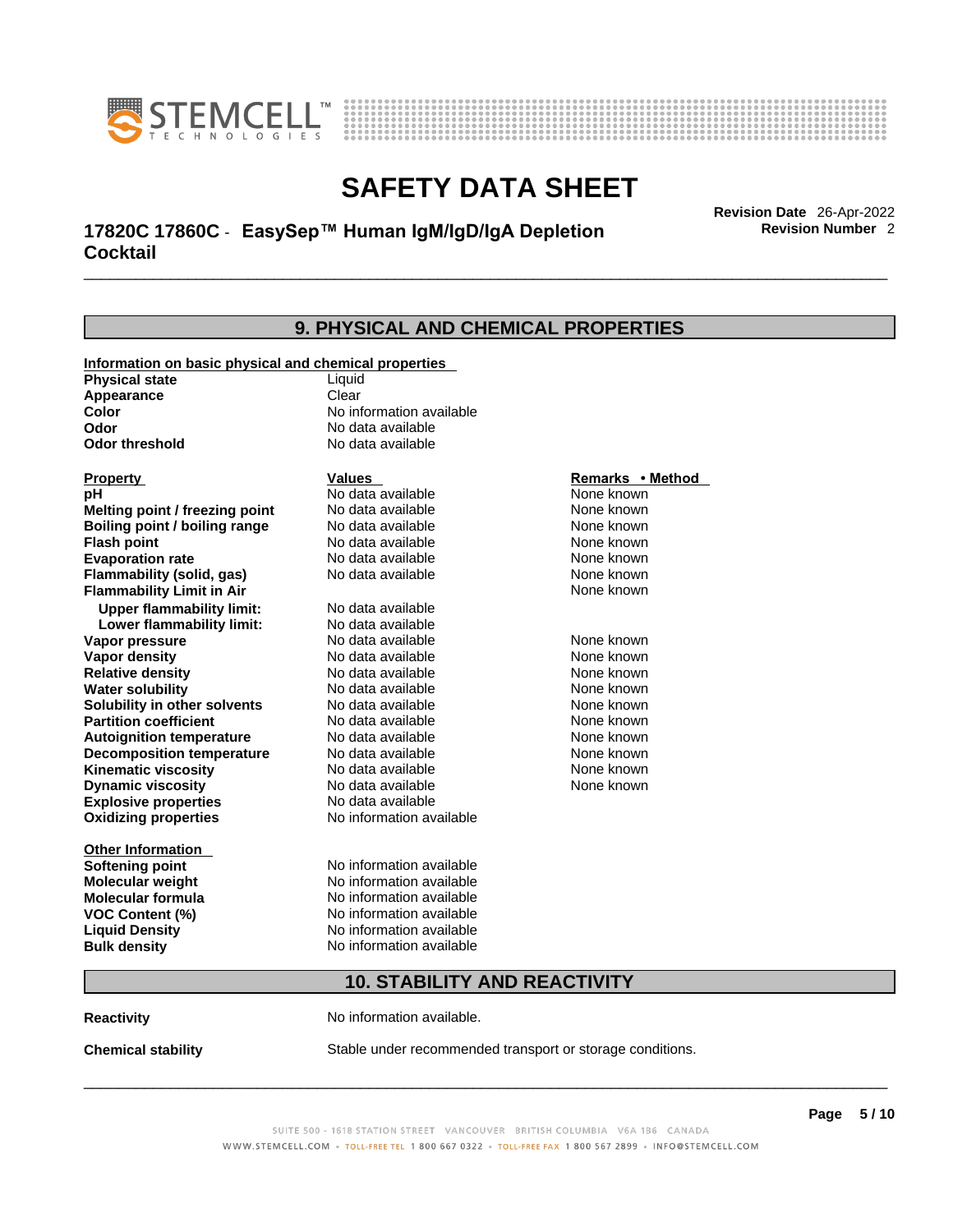



# \_\_\_\_\_\_\_\_\_\_\_\_\_\_\_\_\_\_\_\_\_\_\_\_\_\_\_\_\_\_\_\_\_\_\_\_\_\_\_\_\_\_\_\_\_\_\_\_\_\_\_\_\_\_\_\_\_\_\_\_\_\_\_\_\_\_\_\_\_\_\_\_\_\_\_\_\_\_\_\_\_\_\_\_\_\_\_\_\_\_\_\_\_ **Revision Date** 26-Apr-2022 **17820C 17860C** - **EasySep™ Human IgM/IgD/IgA Depletion Cocktail**

**Revision Number** 2

| <b>Possibility of hazardous reactions</b> None under normal processing.    |                                           |
|----------------------------------------------------------------------------|-------------------------------------------|
| <b>Conditions to avoid</b>                                                 | None known based on information supplied. |
| Incompatible materials                                                     | None known based on information supplied. |
| Hazardous decomposition products None known based on information supplied. |                                           |

# **11. TOXICOLOGICAL INFORMATION**

### **Information on likely routes of exposure**

#### **Product Information**

|                                                                                | <b>Inhalation</b>   | Specific test data for the substance or mixture is not available. |
|--------------------------------------------------------------------------------|---------------------|-------------------------------------------------------------------|
|                                                                                | Eye contact         | Specific test data for the substance or mixture is not available. |
|                                                                                | <b>Skin contact</b> | Specific test data for the substance or mixture is not available. |
| Specific test data for the substance or mixture is not available.<br>Ingestion |                     |                                                                   |
| Symptoms related to the physical, chemical and toxicological characteristics   |                     |                                                                   |

**Symptoms** No information available.

**Numerical measures of toxicity**

**Acute toxicity**

**Unknown acute toxicity** 0 % of the mixture consists of ingredient(s) of unknown toxicity

0 % of the mixture consists of ingredient(s) of unknown acute oral toxicity

0 % of the mixture consists of ingredient(s) of unknown acute dermal toxicity

0 % of the mixture consists of ingredient(s) of unknown acute inhalation toxicity (gas)

0 % of the mixture consists of ingredient(s) of unknown acute inhalation toxicity (vapor)

0 % of the mixture consists of ingredient(s) of unknown acute inhalation toxicity (dust/mist) Product Information

#### **Delayed and immediate effects as well as chronic effects from short and long-term exposure**

| <b>Skin corrosion/irritation</b> | No information available. |
|----------------------------------|---------------------------|
| Prod<br>mauon                    |                           |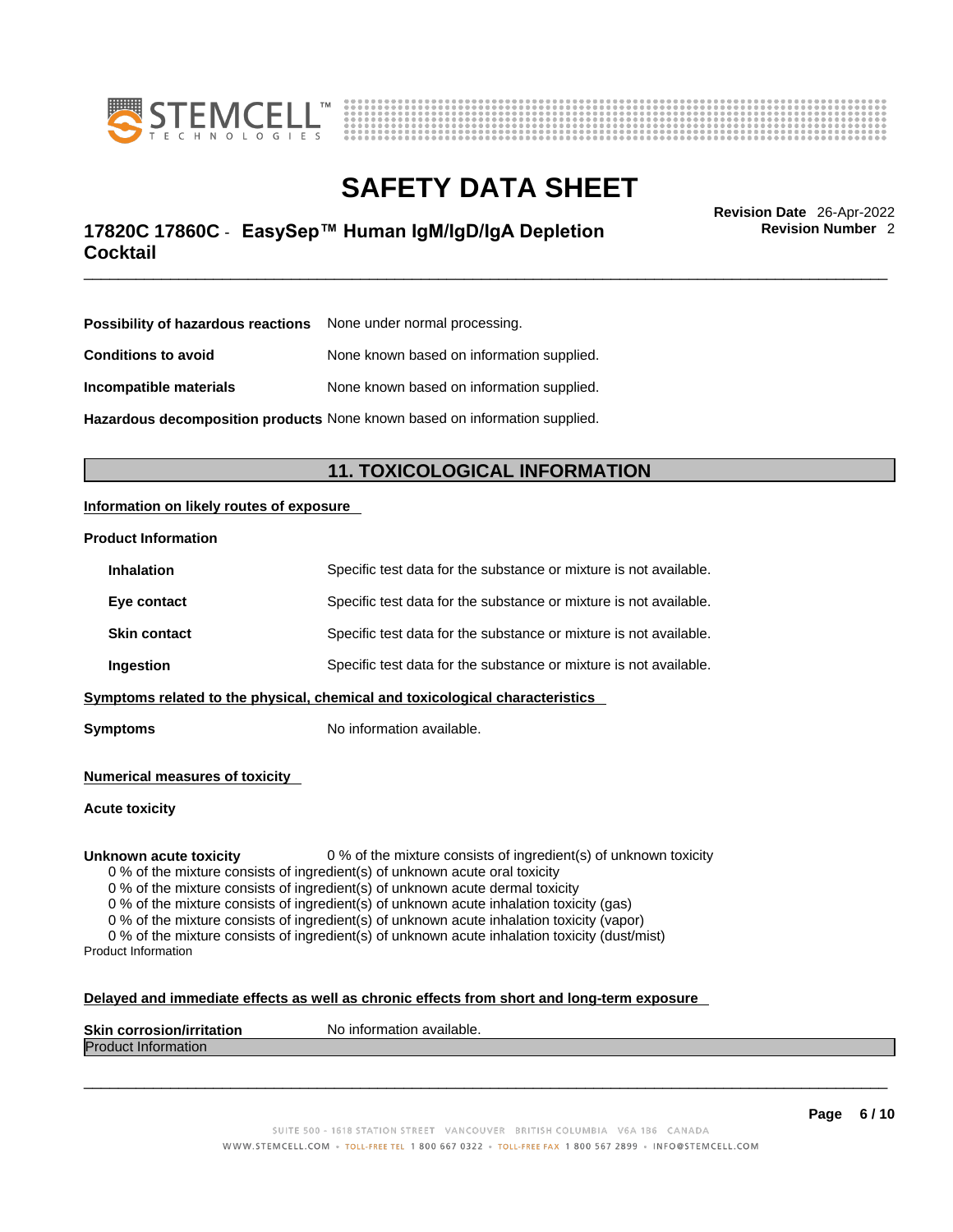



# \_\_\_\_\_\_\_\_\_\_\_\_\_\_\_\_\_\_\_\_\_\_\_\_\_\_\_\_\_\_\_\_\_\_\_\_\_\_\_\_\_\_\_\_\_\_\_\_\_\_\_\_\_\_\_\_\_\_\_\_\_\_\_\_\_\_\_\_\_\_\_\_\_\_\_\_\_\_\_\_\_\_\_\_\_\_\_\_\_\_\_\_\_ **Revision Date** 26-Apr-2022 **17820C 17860C** - **EasySep™ Human IgM/IgD/IgA Depletion Cocktail**

**Serious eye damage/eye irritation** No information available. Product Information **Respiratory or skin sensitization** No information available. Product Information **Germ cell mutagenicity** No information available. Product Information **Carcinogenicity** No information available. **Reproductive toxicity** No information available. Product Information **STOT** - single exposure<br>
No information available. Product Information **STOT** - **repeated exposure** No information available. Product Information **Aspiration hazard** No information available.

# **12. ECOLOGICAL INFORMATION**

| <b>Ecotoxicity</b>                   |                                    |  |
|--------------------------------------|------------------------------------|--|
| <b>Product Information</b>           |                                    |  |
| <b>Persistence and degradability</b> | No information available.          |  |
| <b>Bioaccumulation</b>               | There is no data for this product. |  |
|                                      |                                    |  |
| Other adverse effects                | No information available.          |  |

# **13. DISPOSAL CONSIDERATIONS**

| Waste treatment methods                |                                                                                                                    |
|----------------------------------------|--------------------------------------------------------------------------------------------------------------------|
| Waste from residues/unused<br>products | Dispose of in accordance with local regulations. Dispose of waste in accordance with<br>environmental legislation. |
| Contaminated packaging                 | Do not reuse empty containers.                                                                                     |

**Revision Number** 2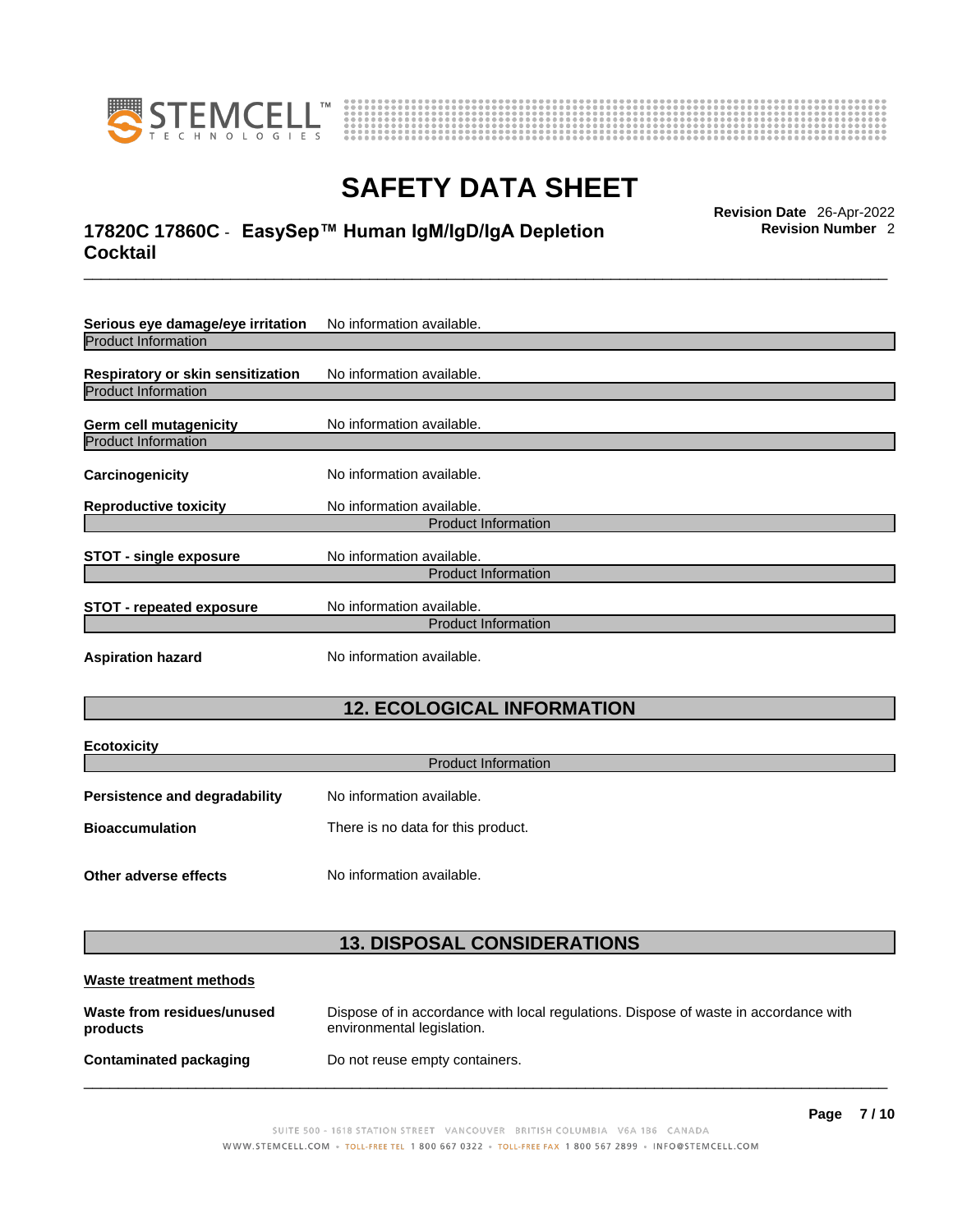



# \_\_\_\_\_\_\_\_\_\_\_\_\_\_\_\_\_\_\_\_\_\_\_\_\_\_\_\_\_\_\_\_\_\_\_\_\_\_\_\_\_\_\_\_\_\_\_\_\_\_\_\_\_\_\_\_\_\_\_\_\_\_\_\_\_\_\_\_\_\_\_\_\_\_\_\_\_\_\_\_\_\_\_\_\_\_\_\_\_\_\_\_\_ **Revision Date** 26-Apr-2022 **17820C 17860C** - **EasySep™ Human IgM/IgD/IgA Depletion Cocktail**

**US EPA Waste Number** P105

**14. TRANSPORT INFORMATION** 

| <b>DOT</b>  | Not regulated |
|-------------|---------------|
| <u>TDG</u>  | Not regulated |
| MEX         | Not regulated |
| ICAO (air)  | Not regulated |
| <u>IATA</u> | Not regulated |
| <b>IMDG</b> | Not regulated |
| <u>RID</u>  | Not regulated |
| <b>ADR</b>  | Not regulated |
| <b>ADN</b>  | Not regulated |

# **15. REGULATORY INFORMATION**

| <b>International Inventories</b> |                 |
|----------------------------------|-----------------|
| <b>TSCA</b>                      | Complies        |
| <b>DSL/NDSL</b>                  | Complies        |
| <b>EINECS/ELINCS</b>             | Complies        |
| <b>ENCS</b>                      | Does not comply |
| <b>IECSC</b>                     | Complies        |
| <b>KECL</b>                      | Complies        |
| <b>PICCS</b>                     | Complies        |
| <b>AICS</b>                      | Complies        |

 **Legend:** 

 **TSCA** - United States Toxic Substances Control Act Section 8(b) Inventory  **DSL/NDSL** - Canadian Domestic Substances List/Non-Domestic Substances List  **EINECS/ELINCS** - European Inventory of Existing Chemical Substances/European List of Notified Chemical Substances  **ENCS** - Japan Existing and New Chemical Substances  **IECSC** - China Inventory of Existing Chemical Substances  **KECL** - Korean Existing and Evaluated Chemical Substances

 $\_$  ,  $\_$  ,  $\_$  ,  $\_$  ,  $\_$  ,  $\_$  ,  $\_$  ,  $\_$  ,  $\_$  ,  $\_$  ,  $\_$  ,  $\_$  ,  $\_$  ,  $\_$  ,  $\_$  ,  $\_$  ,  $\_$  ,  $\_$  ,  $\_$  ,  $\_$  ,  $\_$  ,  $\_$  ,  $\_$  ,  $\_$  ,  $\_$  ,  $\_$  ,  $\_$  ,  $\_$  ,  $\_$  ,  $\_$  ,  $\_$  ,  $\_$  ,  $\_$  ,  $\_$  ,  $\_$  ,  $\_$  ,  $\_$  ,

**Revision Number** 2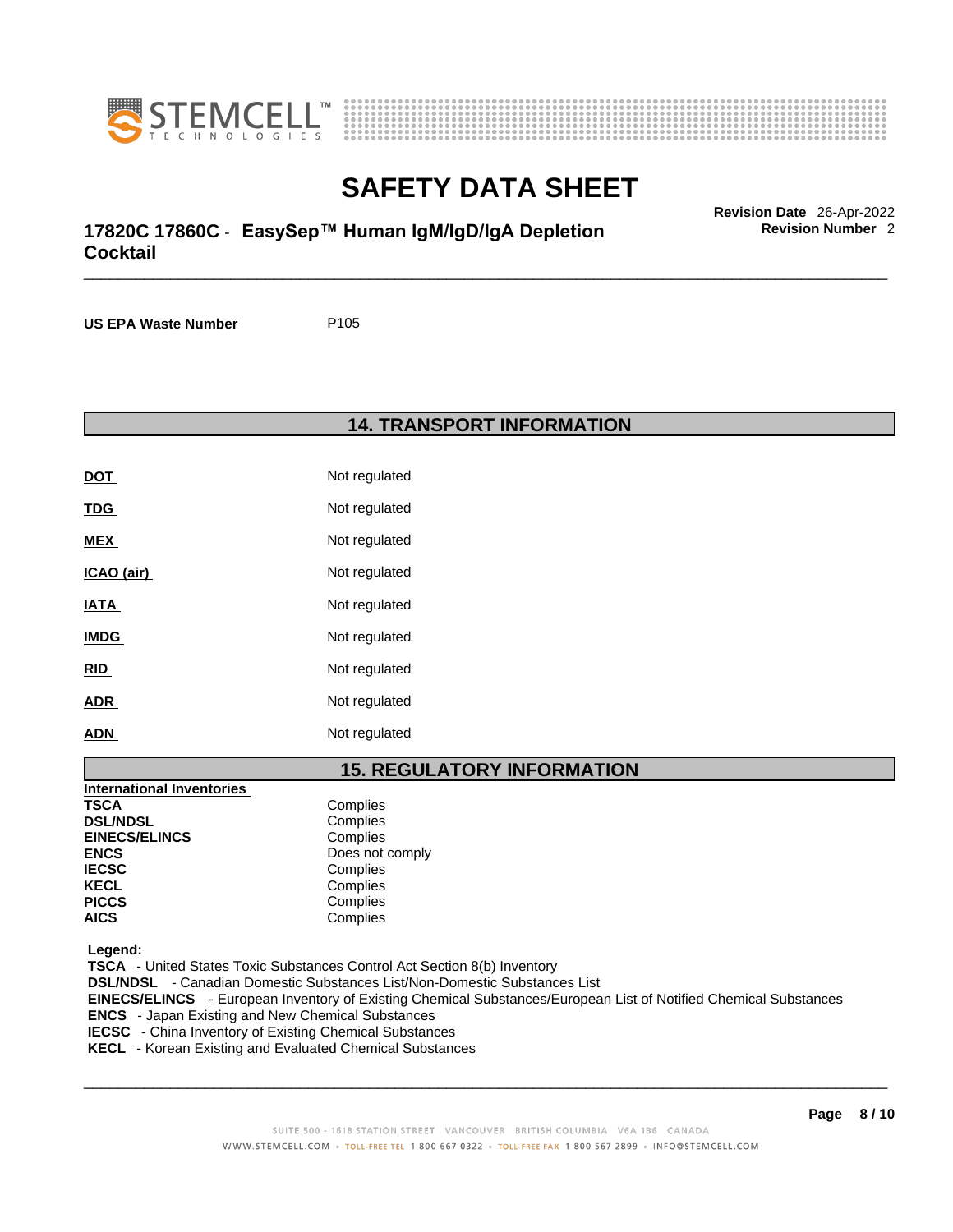



# \_\_\_\_\_\_\_\_\_\_\_\_\_\_\_\_\_\_\_\_\_\_\_\_\_\_\_\_\_\_\_\_\_\_\_\_\_\_\_\_\_\_\_\_\_\_\_\_\_\_\_\_\_\_\_\_\_\_\_\_\_\_\_\_\_\_\_\_\_\_\_\_\_\_\_\_\_\_\_\_\_\_\_\_\_\_\_\_\_\_\_\_\_ **Revision Date** 26-Apr-2022 **17820C 17860C** - **EasySep™ Human IgM/IgD/IgA Depletion Cocktail**

**Revision Number** 2

 **PICCS** - Philippines Inventory of Chemicals and Chemical Substances  **AICS** - Australian Inventory of Chemical Substances

#### **US Federal Regulations**

#### **SARA 313**

Section 313 of Title III of the Superfund Amendments and Reauthorization Act of 1986 (SARA). This product does not contain any chemicals which are subject to the reporting requirements of the Act and Title 40 of the Code of Federal Regulations, Part 372.

| SARA 311/312 Hazard Categories    |    |  |
|-----------------------------------|----|--|
| Acute health hazard               | N٥ |  |
| <b>Chronic Health Hazard</b>      | No |  |
| Fire hazard                       | No |  |
| Sudden release of pressure hazard | No |  |
| <b>Reactive Hazard</b>            | No |  |

### **CWA (Clean WaterAct)**

This product does not contain any substances regulated as pollutants pursuant to the Clean Water Act (40 CFR 122.21 and 40 CFR 122.42).

#### **CERCLA**

This material, as supplied, does not contain any substances regulated as hazardous substances under the Comprehensive Environmental Response Compensation and Liability Act (CERCLA) (40 CFR 302) or the Superfund Amendments and Reauthorization Act (SARA) (40 CFR 355). There may be specific reporting requirements at the local, regional, or state level pertaining to releases of this material.

#### **US State Regulations**

#### **California Proposition 65**

This product does not contain any Proposition 65 chemicals.

#### **U.S. State Right-to-Know Regulations**

#### **US State Regulations**

| Chemical name            | New Jersey | <b>Massachusetts</b> | Pennsylvania |
|--------------------------|------------|----------------------|--------------|
| Water                    |            |                      |              |
| 7732-18-5                |            |                      |              |
| Sodium Phosphate Dibasic |            |                      |              |
| 7558-79-4                |            |                      |              |

#### **U.S. EPA Label Information**